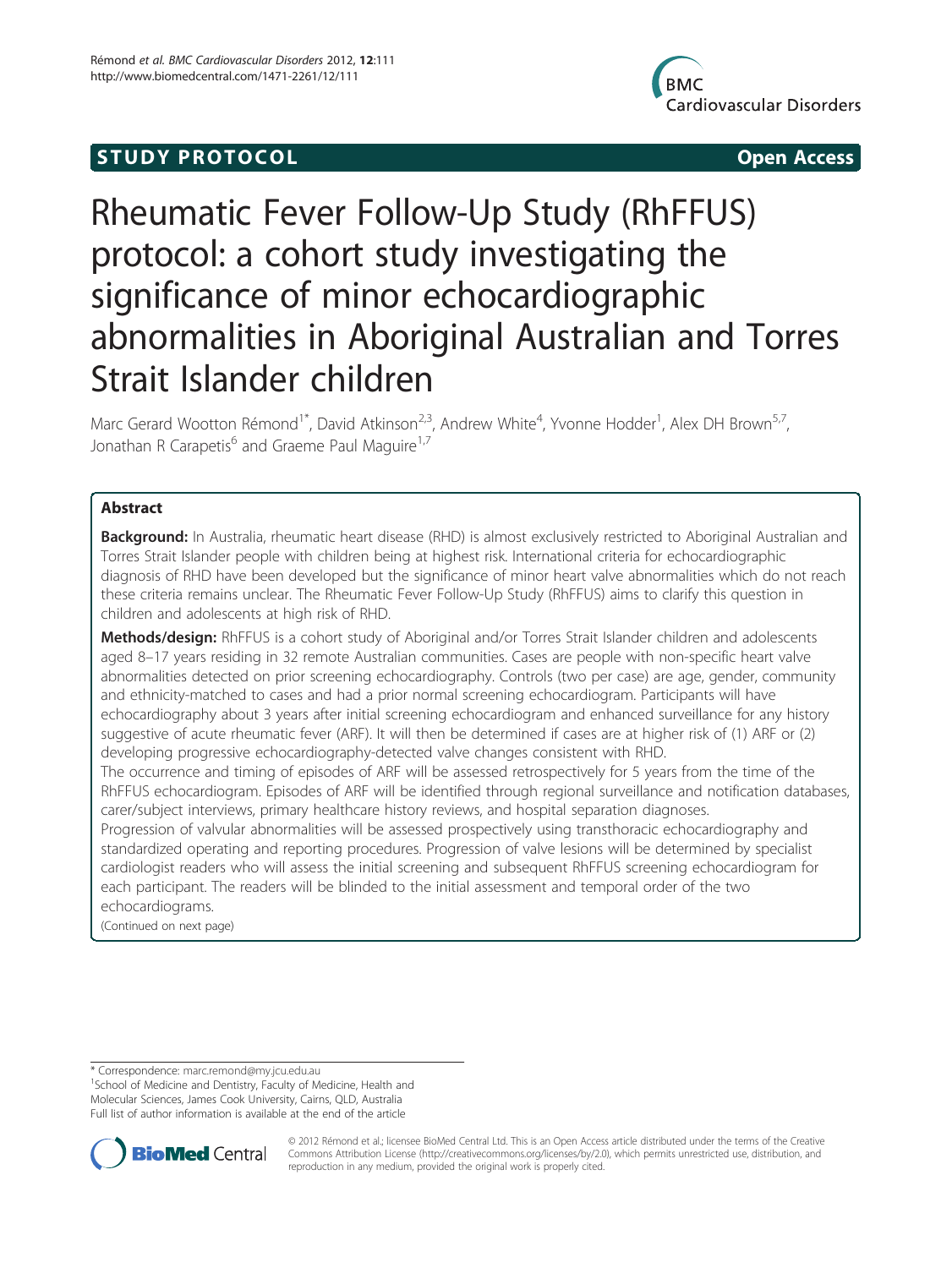#### (Continued from previous page)

Discussion: RhFFUS will determine if subtle changes on echocardiography represent the earliest changes of RHD or mere variations of normal heart anatomy. In turn it will inform criteria to be used in determining whether secondary antibiotic prophylaxis should be utilized in individuals with no clear history of ARF and minor abnormalities on echocardiography. RhFFUS will also inform the ongoing debate regarding the potential role of screening echocardiography for the detection of RHD in this setting.

Keywords: Rheumatic heart disease, Acute rheumatic fever, Screening, Aboriginal, Torres Strait Islander, Indigenous, Diagnosis, Prevention, Australia, Echocardiography

#### Background

Acute rheumatic fever (ARF) is an auto-immune condition resulting from infection with group-A streptococcus (GAS) [[1,2\]](#page-7-0). In susceptible individuals, two to three weeks following throat [\[3,4](#page-7-0)] and possibly skin [[5](#page-7-0)] infection, a delayed inflammatory response associated with ARF can occur directed at the heart (carditis), brain (chorea), joints (arthralgia/arthritis) and skin (rash). While the effects of ARF are usually transitory, recurrent episodes of ARF-related carditis can result in long-term damage to heart valves called rheumatic heart disease (RHD) [[6,7\]](#page-7-0). The mitral and aortic valves are particularly prone to this damage.

In Australia, acquisition of ARF and RHD is now almost exclusively restricted to the local indigenous population comprising Aboriginal Australians and/or Torres Strait Islander peoples. This is particularly the case for those living in regional and remote areas of central and northern Australia [[8\]](#page-7-0). Rates of ARF and RHD in these regions are among the highest documented in the world [[9\]](#page-7-0). RHD results in significant morbidity [[10](#page-7-0)] and health care utilization [[10\]](#page-7-0) and can lead to premature death [[8](#page-7-0)].

Whilst the long-term priority for addressing ARF and RHD remains identifying effective targets for primary prevention, to date these have proven elusive [\[1,11](#page-7-0)]. Hence, the current emphasis remains the secondary prevention of GAS infection with prophylactic antibiotics in people with a history of ARF or known RHD [\[1,12,13](#page-7-0)]. This has been demonstrated to prevent recurrent ARF and progression of RHD [[14-17](#page-7-0)].

Central to the delivery of ARF/RHD secondary prevention programs is the diagnosis of ARF and RHD. A diagnosis of ARF is classically made in accordance with the Jones criteria based on a combination of major and minor symptoms, signs and investigation results [[1,18,19\]](#page-7-0). Nonetheless, given the variable manifestations of ARF, cases can be missed [[20\]](#page-7-0). In high-risk populations in Australia, the Jones criteria have been modified with the aim of improving their sensitivity [[1\]](#page-7-0).

Prior to the introduction of echocardiography (heart ultrasound), diagnosis of RHD required an experienced clinician with the requisite skill to identify and correctly interpret findings detected on auscultation of the heart. Nonetheless it has been shown auscultation alone is neither sensitive [\[21\]](#page-7-0) nor specific [[22\]](#page-7-0). The increasing availability of more portable and affordable echocardiography to assess heart valve morphology and function (stenosis or regurgitation) has resulted in significant debate regarding the diagnosis of RHD on echocardiography alone. This particularly relates to the ability of echocardiography to confirm or refute a diagnosis of RHD. In an attempt to address this issue, the World Heart Federation (WHF) recently released criteria [[23\]](#page-7-0) for the diagnosis of RHD based on both morphological and functional findings on echocardiography. The WHF criteria include a category of "Borderline" RHD, recognizing potential abnormalities on echocardiography that are of uncertain significance.

The importance of such minor abnormalities was highlighted by a recent Australian RHD prevalence and echocardiography validation study. The gECHO (getting Every Child's Heart Okay) Study undertook echocardiographic screening of 3978 high risk (Aboriginal Australian and/or Torres Strait Islander) and 1267 low risk (non-Indigenous Australian) children across northern and central Australia. Preliminary results revealed a number of children with mild potential abnormalities of doubtful significance (personal communication Graeme Maguire). If these abnormalities are representative of the earliest changes of RHD then offering such children regular secondary prophylaxis may prevent disease progression. This question has been identified as a priority for future investigation [[24,25\]](#page-7-0).

The Rheumatic Fever Follow-Up Study (RhFFUS) aims to clarify the significance of minor echocardiographic abnormalities in children and adolescents at high risk of ARF/RHD. More specifically, it aims to determine if Aboriginal and Torres Strait Islander children and adolescents aged 8–17 years with a previous potentially abnormal but non-diagnostic screening echocardiogram are at higher risk of (1) contracting ARF or (2) progressive echocardiography-detected changes consistent with RHD.

## Hypothesis

Children from a population at increased risk of ARF and RHD who have minor and non-specific heart valve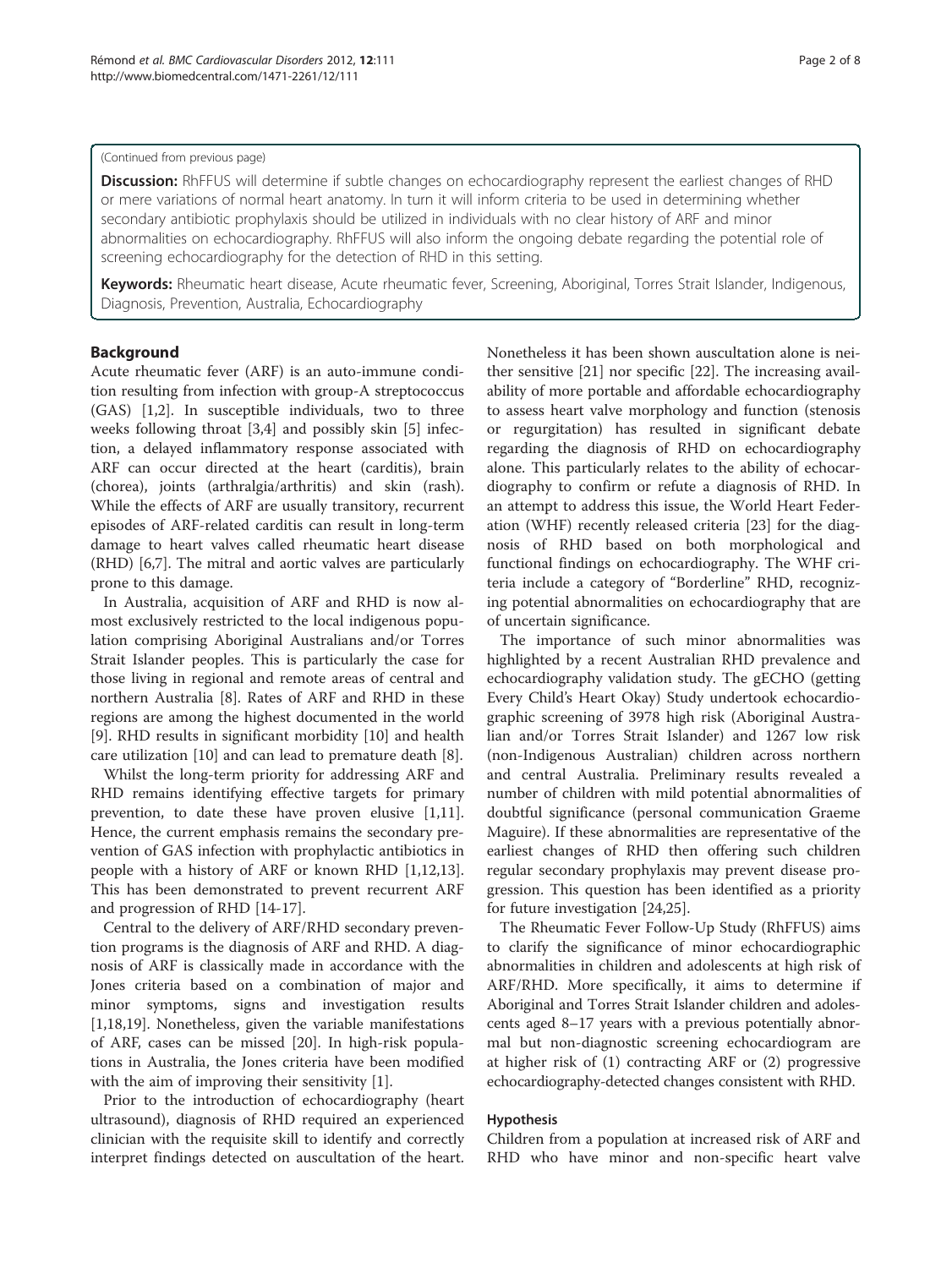abnormalities on screening echocardiography are more likely to:

- have subsequent episodes of ARF and/or
- develop progressive echocardiographic changes consistent with RHD

than age, gender, ethnicity and community-matched children who had a previously normal echocardiogram.

## Methods/design

## Study design

RhFFUS is a cohort study of children with non-specific mitral and/or aortic valve abnormalities detected on prior screening echocardiography. Children will be assessed prospectively for the development of progressive valve abnormalities and retrospectively for the incidence of ARF. The comparator will be age, gender, community and ethnicity-matched controls who have previously had a normal screening echocardiogram (see Figure 1).

## Study populations

Participants in this study will comprise a subset of children who had an echocardiogram as part of the earlier gECHO screening study. These participants reside in 32 remote communities across northern and central Australia (see Figure [2\)](#page-3-0).

## Inclusion criteria

Children who participated in the gECHO study will be eligible for inclusion in RhFFUS if they identify as Aboriginal Australian and/or Torres Strait Islander and live in a remote location.

## Exclusion criteria

Children who participated in the gECHO study will not be eligible for inclusion in RhFFUS if they identify as non-Indigenous Australians, live in urban locations, had a diagnosis of definite RHD based on gECHO screening, or had a diagnosis of congenital valvular heart disease that may generate morphologic or functional abnormalities similar to RHD (bicuspid aortic valve, dilated aortic root, mitral valve prolapse).

#### Case/control definition

Cases will be children with non-specific findings on their gECHO screening echocardiogram. More specifically, their screening echocardiogram from gECHO must not fulfill WHF echocardiography criteria for definite RHD [[23\]](#page-7-0) and must meet one of the echocardiographic criteria

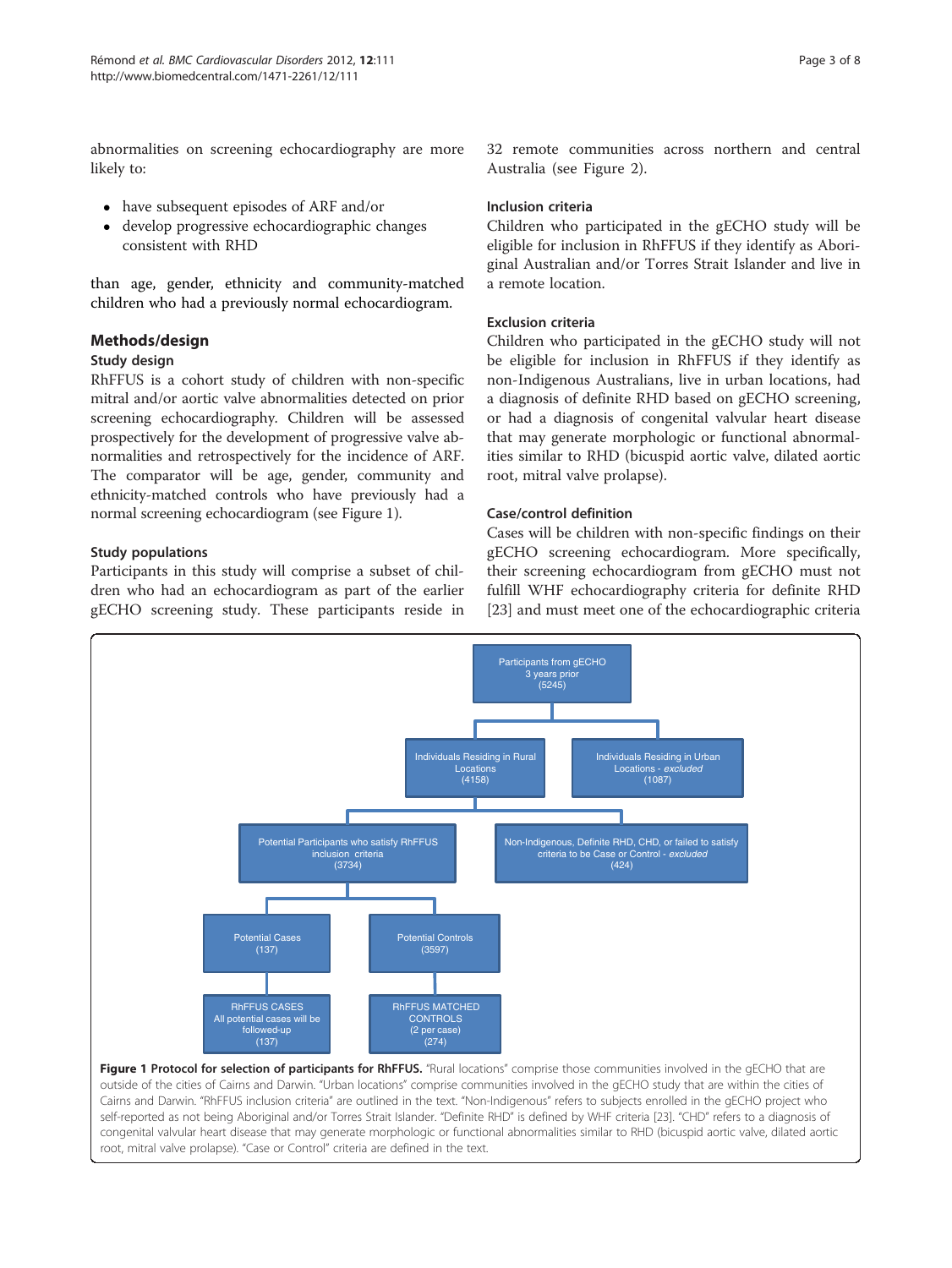<span id="page-3-0"></span>

outlined below. Given the uncertainty of interpretation of minor echocardiographic abnormalities, criteria for cases are more sensitive than WHF criteria for borderline RHD [[23\]](#page-7-0); 47 of the 137 cases included in RhFFUS satisfy the criteria for borderline RHD. Controls will be children who had a normal echocardiogram as outlined below.

Cases:

- 1. One or more morphologic changes of the mitral valve (MV)\* and/or aortic valve (AV)\* without pathologic mitral regurgitation (MR)\* or aortic regurgitation (AR)\*; or
- 2. Pathologic MR\* with no or one morphologic feature of RHD\* or pathologic AR\* with no or one morphologic feature of RHD\* (not both); or
- 3. Multiple MR jets and/or multiple AR jets (in at least two views) that do not fulfill criteria for pathologic MR\* or AR\*

Note: \*Criteria for morphologic changes of MV and AV, and pathologic AR and MR as described by WHF criteria [[23](#page-7-0)].

Controls:

1. No morphologic features of RHD of the AV or MV; and

- 2. MR < 1 cm; and
- 3. No AR; and
- 4. No other acquired or congenital valvular heart disease

The matching process will involve stratifying all eligible gECHO participants by community, gender and age. For each identified case, the closest age-matched control from the same community and of the same gender will then be selected and assigned to the case. This process will be repeated so that two matched controls are assigned to each case.

## Sample size

Sample size estimations are based on projected rates of ARF based on the annual incidence of ARF in people with known RHD (2.5%) and the background annual incidence of ARF in 5 to 14 year old Aboriginal and Torres Strait Islander children in the NT (0.27%) (personal communication Northern Territory ARF/RHD register) over a five year period. Based on an assumed alpha of 0.05 and beta of 0.1 (power of 90%) detecting a difference of one or more episodes of ARF in 12.5% of cases and 1.35% of controls over five years of follow-up, and using a ratio of cases to controls of 1:2, would require a sample size of 83 cases and 165 controls or a total number of 248 reviews. While it is apparent that carditis in the acute setting of ARF may resolve in up to half of cases [[26](#page-7-0)] there are no clear data to inform the powering of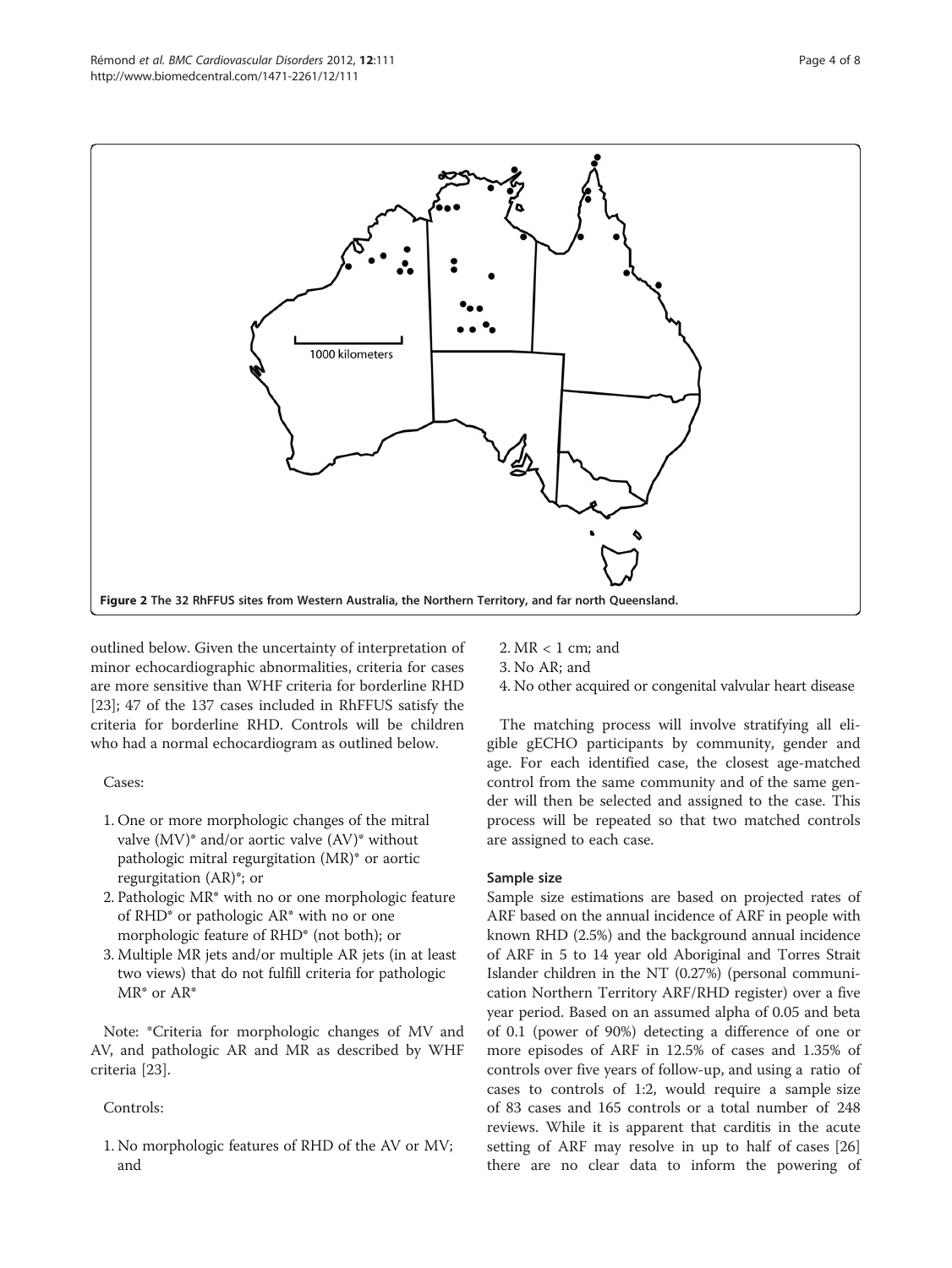<span id="page-4-0"></span>progression of non-specific echocardiographic changes. Nonetheless, if it is assumed at most 5% of controls will develop morphologic and function valvular changes on echocardiography compared with 20% of those with preexisting non-specific changes then it would require the follow-up of 77 cases and 154 controls to detect such a difference with the tolerances above, a number of enrolments well within the projected subject numbers.

#### Informed consent

Parents, carers or guardians of all identified subjects will be informed regarding the study using local Indigenous research staff and local language translators as required. Written informed consent will be obtained. In addition written assent will be obtained from subjects who are 14 years and older. Subjects who are 16 years and older, who fulfill the criteria for mature minors [\[27](#page-7-0)] and who are not living with the people who would normally be identified as parents, carers or guardians will be able to provide their own consent.

#### Enrolling participants

Potential participants will be approached with the assistance of local research assistants and the local primary health care centre. In addition, RhFFUS staff will visit the homes of potential participants in the company of a local health care staff member or a community-based Indigenous Australian research assistant in order to contact and enroll potential participants. If potential cases have moved to another location since the gECHO project, attempts will be made to ascertain their most recent address and, if feasible, to contact and follow them up there.

## Data collection and outcomes

Outcome data for cases and controls will include ARF incidence and the development or progression of mitral and/or aortic valve abnormalities.

(a) ARF incidence

The occurrence and timing of episodes of ARF will be assessed retrospectively for 5 years from the time of the RhFFUS screening echocardiography. Anecdotal evidence suggests that in the setting where RhFFUS is being conducted, episodes of ARF may be missed or not recorded owing to insufficient diagnostic information being collected at time of presentation to primary health care sites. Thus, in order to increase the power of RhFFUS to detect differences between case and controls, four categories of ARF will be used as outcome variables (see Table 1).

To gain a comprehensive overview of ARF episodes a number of sources of data will be examined.

#### Table 1 Criteria for ARF, definite, probable, possible, potential

| <b>Diagnosis</b> | Criteria                                                                                                                                                                 |
|------------------|--------------------------------------------------------------------------------------------------------------------------------------------------------------------------|
| Definite ARF     | Australian modified Jones criteria for high risk<br>populations (includes echocardiographic evidence<br>of carditis and monoarthritis as major criteria) [1]             |
| Probable ARF     | •Arthritis/arthralgia; and                                                                                                                                               |
|                  | •One or more of: temperature $\geq$ 38°C, C-reactive<br>protein $\geq$ 30 mg/L, erythrocyte sedimentation<br>rate $\geq$ 30 mm/h, prolonged P-R interval on ECG*;<br>and |
|                  | GAS infection**; and                                                                                                                                                     |
|                  | No other diagnosis [28]                                                                                                                                                  |
| Possible ARF     | •Arthritis/arthralgia; and                                                                                                                                               |
|                  | GAS infection**: and                                                                                                                                                     |
|                  | •No other diagnosis                                                                                                                                                      |
| Potential ARF    | •Arthritis/athralgia; and                                                                                                                                                |
|                  | •No other diagnosis                                                                                                                                                      |

\*Upper limits of normal of P-R interval are: 3–12 years, 0.16s; 12–16 years, 0.18s; 17+ years, 0.20s [\[1\]](#page-7-0).

\*\*GAS infection is defined as throat swab positive for GAS on culture or serology consistent with recent GAS infection including elevated antistreptolysin O titre and antideoxyribonuclease B antibodies as outlined in the Australian guideline for prevention, diagnosis and management of acute rheumatic fever and rheumatic heart disease (2nd edition) [\[1\]](#page-7-0).

These comprise: regional surveillance and notification databases; carer/subject interviews; primary healthcare history reviews; and hospital separation diagnoses.

At time of enrolment an interview of the participants and/or their carers/family will be undertaken. Data collected will comprise: demographics, knowledge of ARF or RHD diagnoses, episodes suggestive of ARF (arthritis/ arthralgia), whether the participant is receiving secondary prophylaxis, household crowding and socioeconomic data.

A primary health care and hospital history review will also be undertaken in a representative subset of participants. Data collected during this review will comprise information about potential episodes of ARF, arthritis/arthralgia, chorea and diagnoses of RHD. Clinical data regarding each potential episode of ARF, based on the Australian modified Jones criteria [[1](#page-7-0)], will be collected. These data will be used to validate the accuracy of existing register-based ARF notifications.

(b) Progression of valvular abnormalities Progression of valvular abnormalities will be assessed prospectively using transthoracic echocardiography and standardized operating and reporting procedures already developed and refined for the gECHO study. Briefly the echocardiogram will be undertaken using a Vividi/e portable cardiac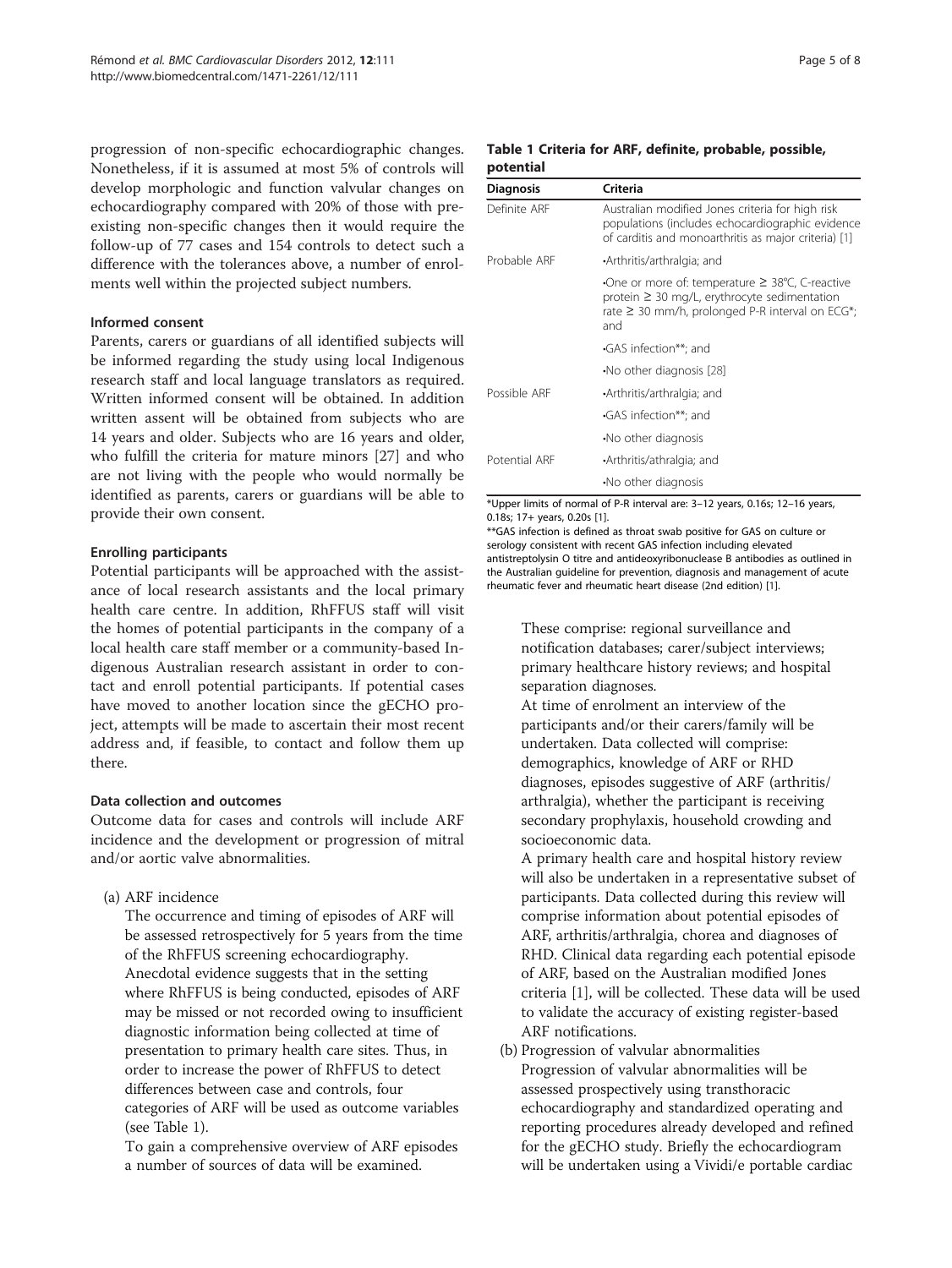ultrasound machine (GE Healthcare) with a standardized machine setup as outlined below.

- Highest frequency transducer that gives adequate penetration,
- Colour gain set by gradually increasing until static background noise barely appears,
- No electrocardiography (ECG) for screening studies,
- ECG for comprehensive studies,
- At least 2 second video acquisition of each view with longer periods for detailed sweeping of potentially abnormal valves

Studies will initially involve a screening echocardiogram which will proceed to a comprehensive study if there is one or more of: mitral regurgitation  $\geq 10$ mm; any aortic regurgitation; any other abnormal mitral or aortic valve findings; or any other pathology present (e.g. abnormal morphology, thickening, multiple regurgitant jets etc.).

Screening echocardiograms will incorporate the views and assessments outlined in Table 2. Comprehensive echocardiograms, if required, will incorporate more detailed information based on the abnormalities detected on the screening study and will be undertaken using the views and assessments outlined in Table [3.](#page-6-0) All echocardiograms will be carried out by trained, accredited and practicing echocardiographers.

Progression of a valve lesion will be defined as one or more of: development of any morphologic or function abnormality in a control subject; development of a new functional or morphologic abnormality in a case; or progression of severity of a functional valve lesion (regurgitation/stenosis) based on standard severity criteria [[29\]](#page-7-0).

Progression of valve lesions will be determined by specialist cardiologist readers who will be provided with the initial gECHO screening and subsequent RhFFUS screening echocardiogram for each participant. Studies will be read and assessed individually and then in pairs. The readers will be blinded to the initial gECHO assessment and temporal order of the two echocardiograms. Reporting will use a standardized reporting template.

## Blinding

In order to limit any potential for information bias in this study only the study coordinator at each site will know whether a participant is a case or control. Thus the sonographer carrying out the echocardiogram, the researchers involved in reviewing each participant's medical history and the cardiologist assessing the echocardiogram will be blinded to the participant's status as case or control.

#### Data management

All data collected on paper-based forms (participant/ carer/family interviews and medical history reviews) will be stored under numerical code in a locked filing cabinet in the RhFFUS study coordinator's office. Only research personnel will have access to these records.

Reports from the echocardiogram readers will be received in electronic format and will be saved in a password-protected folder on the study coordinator's computer.

Research staff will transfer the information from both paper forms and electronic echocardiogram reports to an Access database (Microsoft Office Access 2007, Microsoft Corporation, Redmond, Washington, USA) that will be password-protected. De-identified data will be analysed using STATA version 12 (StataCorp, College Station, Tex, USA).

Any information collected will be strictly confidential and no identifying information will be published or disseminated upon completion of the study. Data will be stored for at least 5 years as per Australian National Health and Medical Research Council guidelines [[30\]](#page-7-0).

Table 2 View and assessments required for RhFFUS screening echocardiogram

| Echocardiographic view                             | Assessment                                                                                                                       |  |
|----------------------------------------------------|----------------------------------------------------------------------------------------------------------------------------------|--|
| Parasternal long axis (PLAX)<br>2 dimensional (2D) | Mitral and aortic valves to assess the morphology of these valves                                                                |  |
|                                                    | AMVL and posterior mitral valve leaflet (PMVL) thickness                                                                         |  |
|                                                    | AMVL - ensure view is on axis and measure the thickest point of AMVL in late diastole when AMVL<br>parallel with the IVS         |  |
|                                                    | PMVL - ensure view is on axis and measure the thickest point of the PMVL mid diastole, exclude chordae<br>from the measurements. |  |
| PLAX colour Doppler                                | Colour Doppler to view the mitral and aortic valves for evidence of requrgitation, include lateral<br>and inferior sweeps        |  |
| Parasternal short axis (PSAX) 2D                   | View of the mitral and aortic valves to assess morphology                                                                        |  |
| PSAX colour Doppler                                | Colour Doppler to view the mitral and aortic valves for evidence of requrgitation, include lateral<br>and inferior sweeps        |  |
| Apical 2D                                          | Apical 4/5 chamber view of mitral and aortic valves for morphology                                                               |  |
| Apical colour Doppler                              | Colour Doppler to view the mitral and aortic valves for evidence of regurgitation                                                |  |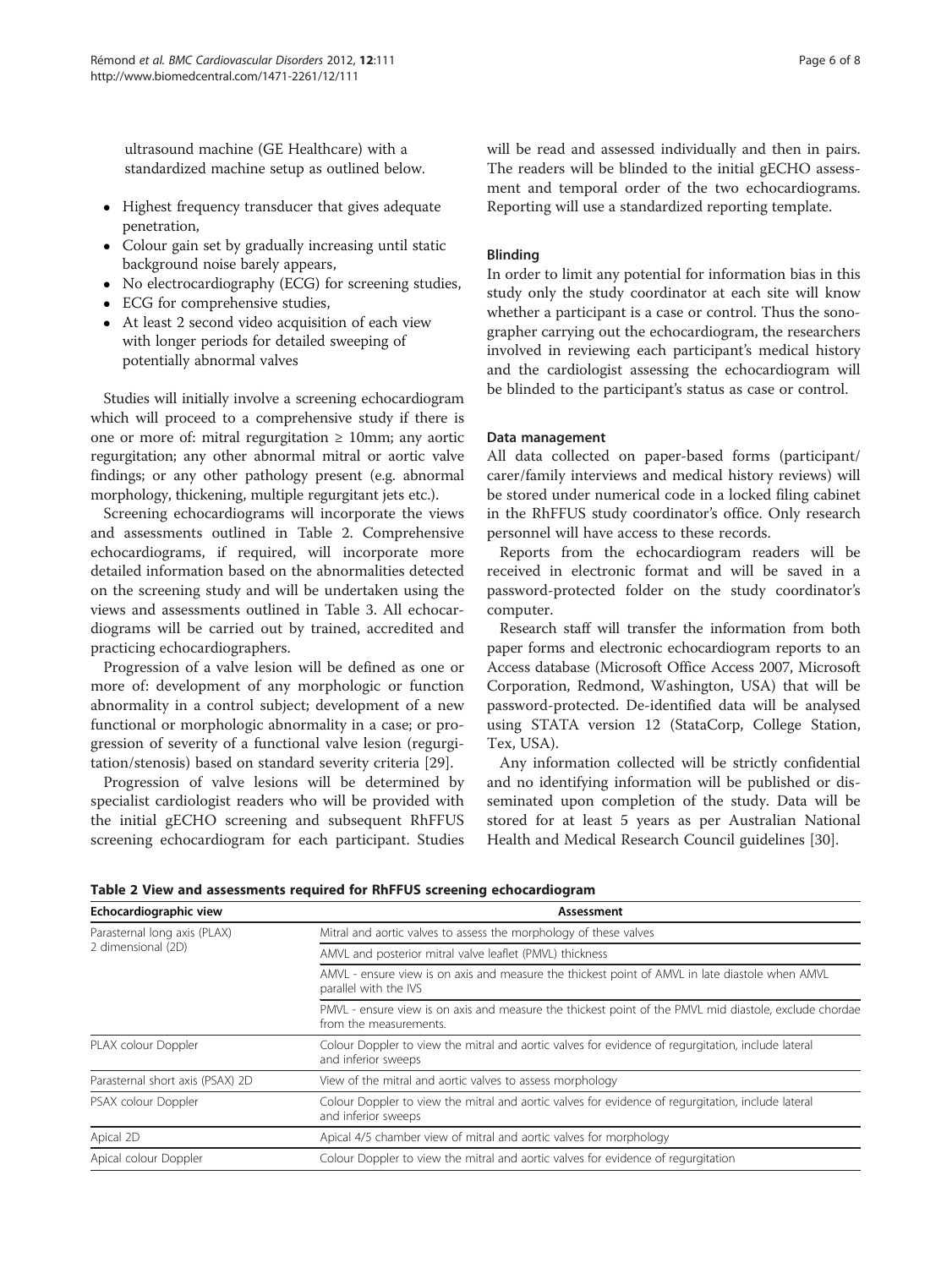| <b>Potential abnormality</b>                                             | <b>View and Assessment</b>                                                                                                                                                                                                     |
|--------------------------------------------------------------------------|--------------------------------------------------------------------------------------------------------------------------------------------------------------------------------------------------------------------------------|
| All comprehensive studies                                                | PLAX 2D assessment of:                                                                                                                                                                                                         |
|                                                                          | - left ventricular chamber dimensions at the level of the mitral valve leaflet tips<br>(interventricular septum thickness, left ventricular end-diastolic & systolic dimensions,<br>left ventricular posterior wall thickness) |
|                                                                          | - aorta and left atrium diameter at the aortic cusp level                                                                                                                                                                      |
| Dependent on the presence of potential<br>mitral or aortic valve disease | Standardized additional studies including routine acquisition of colour, continuous<br>and pulse wave Doppler measurements                                                                                                     |
| Any other pathology                                                      | As per routine clinical protocols                                                                                                                                                                                              |

<span id="page-6-0"></span>Table 3 Requirement, view and assessments required for RhFFUS comprehensive echocardiogram

#### Statistical analysis

The primary analysis will be based on univariate analysis comparing cases and matched controls. This will include a  $\chi^2$  analysis comparing the number of children with an episode of ARF (stratified by definite, probable, possible and potential (see Table [1](#page-4-0))) during the period of followup and those who have demonstrated progression of a valve lesion (see above). More detailed analysis will include survival analysis comparing the timing of first episode of ARF to address potential loss of follow-up and Poisson regression for the rate of ARF to address the potential occurrence of more than one episode of ARF occurring in any one individual and a variable period of follow-up. Multivariate techniques (logistic regression and Cox proportional hazard) will be utilized if the matching of cases and controls is not successful and to addresses subsequently identified covariates including the possibility of concomitant prophylactic antibiotics.

#### Ethics

RhFFUS has been approved by human ethics research committees in each of the jurisdictions where it will be undertaken. Approval has been granted by the following committees: Darling Downs – West Moreton (Toowoomba and Darling Downs) Health Service District Human Research Ethics Committee (Queensland) (HREC/11/QTDD/10), James Cook University Human Research Ethics Committee (Queensland)(H4136), Central Australian Human Research Ethics Committee (Northern Territory)(HREC-12-35), the Human Research Ethics Committee of Northern Territory department of Health and Menzies School of Health Research (Northern Territory)(HREC-2011-1564), the WA Country Health Service Research Ethics Committee (Western Australia) (2011:31), the Western Australian Aboriginal Health Ethics Committee (Western Australia)(371-10/11), the University of Western Australia Human Research Ethics Committee (Western Australia)(RA/4/1/5313).

#### Funding

The RhFFUS project is funded by the Australian Government through a grant from the National Health and Medical Research Council (NHMRC Project Grant Application 1005951).

#### **Discussion**

The results of RhFFUS will be integral in informing the future response to ARF and RHD in Australia. In particular, RhFFUS will clarify the criteria to be used in determining whether secondary antibiotic prophylaxis should be prescribed in individuals with no clear history of ARF but minor potential abnormalities detected on echocardiography suggestive, but not diagnostic, of RHD. RhFFUS will also help inform the ongoing debate regarding the potential role of screening echocardiography in this setting. In particular, it will allow clinicians to understand the significance of subtle changes on echocardiography and to determine whether these represent the earliest changes of RHD or are merely variations of normal heart anatomy.

At present, minor non-diagnostic changes of heart morphology are the commonest silent findings when echocardiography is undertaken in otherwise well children. Whether such changes indicate a large burden of minor and undiagnosed RHD that would benefit from secondary prophylaxis or incidental normal variants will be essential in providing an evidence-based rationale for echocardiographic screening in populations at elevated risk of RHD.

Finally this project will continue to support the development of research capacity in northern and remote Australia and of Aboriginal and Torres Strait Islander people. It will enable us to ask and answer health-related questions which are relevant and a priority in informing the response to addressing the disparity in disease burden and health outcome between Indigenous and non-Indigenous Australians.

#### Abbreviations

AMVL: Anterior mitral valve leaflet; AR: Aortic regurgitation; ARF: Acute rheumatic fever; ECG: Electrocardiograph; GAS: Group A Streptococcus; gECHO: Getting Every Child's Heart Okay study; MR: Mitral regurgitation; MV: Mitral valve; PLAX: Parasternal long axis; PMVL: Posterior mitral valve leaflet; PSAX: Parasternal short axis; RHD: Rheumatic heart disease; RhFFUS: Rheumatic Fever Follow-Up Study; WHF: World Heart Federation.